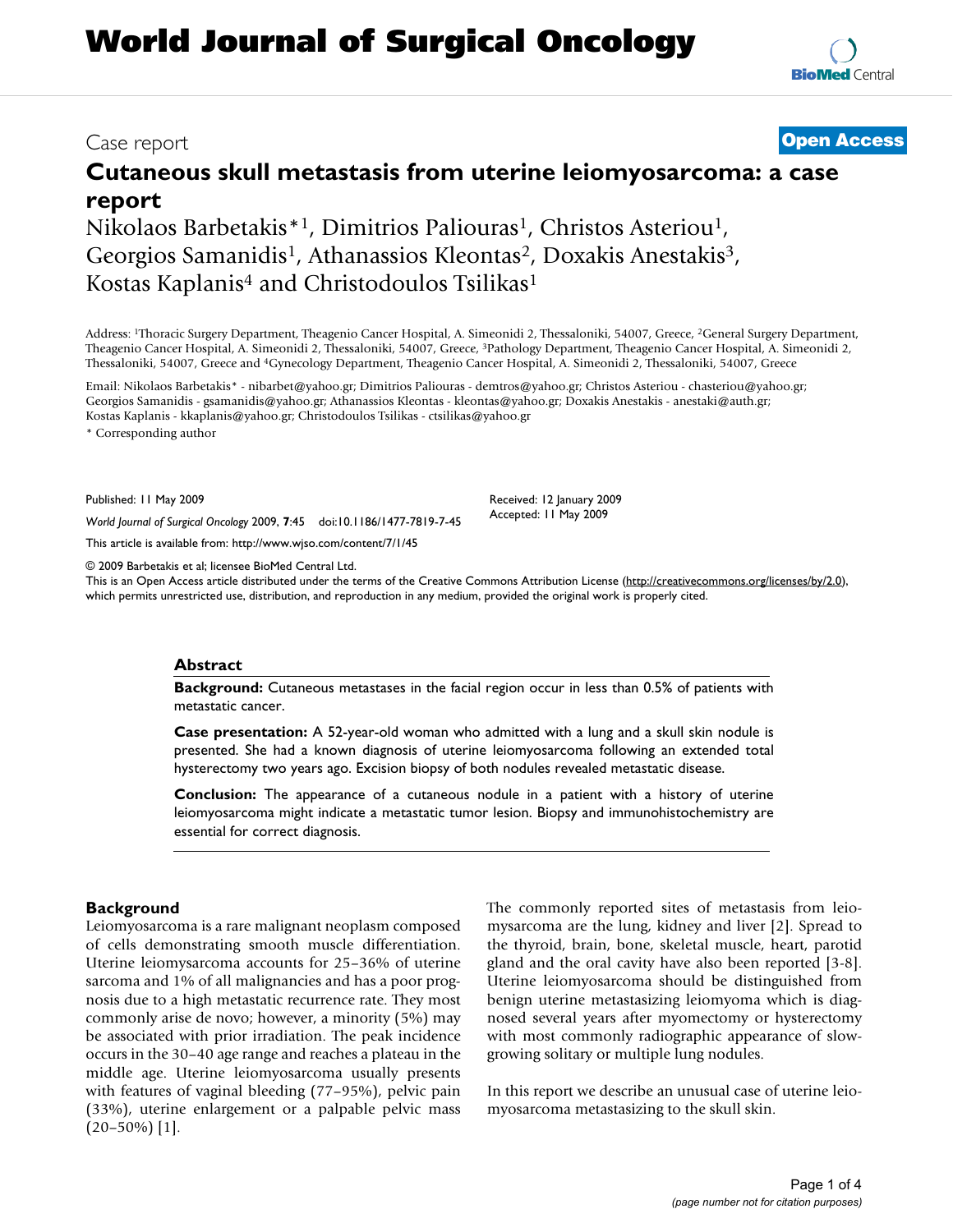#### **Case presentation**

A 52-year-old multiparous woman was referred to our hospital in 2006 for post-menopausal abnormal uterine bleeding. She underwent an extended total hysterectomy, bilateral salpingho-oopherectomy and pelvic lymphadenectomy. Tumor cells infiltrated to the uterine serosa and invasion of the tumor cells to the lymphatic vessels was also noted. Immunohistochemistry demonstrated that the tumor cells were positive for a-smooth muscle actin. The patient was diagnosed with uterine leiomyosarcoma (intermediate grade) with positive pelvic lymph nodes. Postoperatively she received further treatment with combination chemotherapy composed of epirubicin, cyclophosphamide and carboplatin for 6 months. She also received radiation therapy with a total of 45 Gy to the pelvis.

The patient remained asymptomatic for 2 years postoperatively. During regular follow up, computed tomography demonstrated a suspicious lung lesion. Clinical examination also revealed a nodule measuring  $4 \times 4$  cm on the skull skin of the left temporal lobe (Figures 1, 2). Therefore under general anesthesia, she underwent videoassisted thoracic surgery for the pulmonary nodule (wedge resection) and excision biopsy of the cutaneous lesion at the same time. Both of them were diagnosed as metastases from uterine leiomyosarcoma. The excised skin nodule revealed a proliferation of atypical spindle cells with a woven, palisading and rosette-forming pattern surrounded by fibrocollagenous tissue, with a high mitotic ratio (Figures 3, 4). Further immunohistochemical staining was positive for desmin and vimentin and this confirmed the diagnosis. The patient was referred for



Figure 1 **Clinical examination revealed a nodule on the skull skin**.



**Figure 2 Macroscopic appearance of the resected nodule**.

chemotherapy and 8 months later is still alive but with multiple lung metastases.

#### **Discussion**

Smooth muscle is a component of many tissues and organs. As a result, leiomyosarcoma can arise at almost any anatomic site in the human body. In women, approximately one third of leiomyosarcomas originate in the gastrointestinal tract, particularly the small bowel and colon and another one third are found in the uterus.



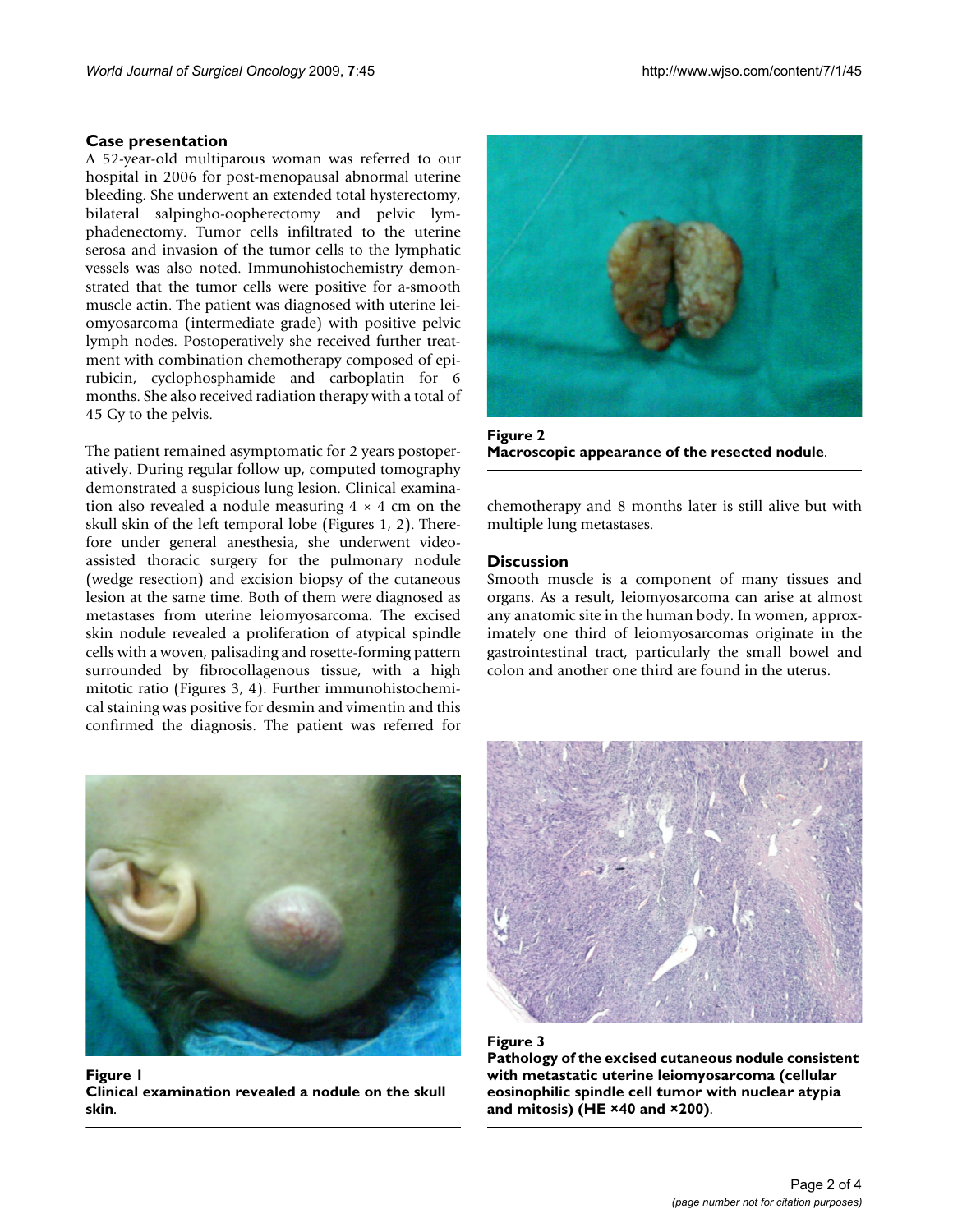

#### Figure 4

**Pathology of the excised cutaneous nodule consistent with metastatic uterine leiomyosarcoma (cellular eosinophilic spindle cell tumor with nuclear atypia and mitosis) (HE ×40 and ×200)**.

Stage, age, tumor size and delivery status of the patient were found to be the most important prognostic factors as regards survival. Interestingly, it seems that higher parity (up to three deliveries) had a negative influence on survival in cases of uterine sarcoma. The relationship between parity and survival in cases of uterine sarcoma should be evaluated more closely in larger series in the future [9].

Extrafascial hysterectomy with pelvic lymph node sampling with or without salpingo-oophorectomy is the surgical gold standard. Debate concerning removal of adnexa and the value of lymph node dissection (LND) is still ongoing [10]. The survival of younger patients with leiomyosarcoma without oophorectomy has been better in one study which is very controversial. The rate of lymph node metastasis has been between 0–47%, and in some studies survival has not been significantly affected as regards LND [11]. The role of adjuvant therapies is controversial. Radiotherapy (RT) seems to improve local control but not survival. Adjuvant chemotherapy (CT) does not decrease the risk of metastatic spread or improve survival. In recurrent uterine sarcomas the response rates in different chemotherapeutic regimens have been between 0– 57%. However, the conclusion after a review of the literature was that it is reasonable to offer palliative CT to patients with advanced uterine sarcoma. The effects of hormone therapy in cases of recurrent uterine sarcoma have been assessed in only a few studies [12].

A case of uterine leiomyosarcoma with synchronous lung and cutaneous skull metastasis is presented.

Lung and breast cancers are the commonest epithelial malignancies metastasizing to the skin in men and women respectively. Clinically, cutaneous metastases manifest as nodules, ulceration, cellulitis like lesions, bullae or fibrotic processes [7].

Cutaneous metastases as a first sign of internal malignancy occur infrequently. More commonly, they are early indicators of metastatic disease [8]. Diagnosis may delay several months, unless the skin lesion grows rapidly or other sites such as the lung or liver affected by tumor spread. In our case, the cutaneous metastasis was diagnosed simultaneously with the lung lesion.

Uterine leiomyosarcoma has a strong metastatic potential to distant sites, because of its aggressiveness and propensity for hematogenous spread. Cutaneous metastasis although rare indicates tumor relapse. Early detection requires high index of suspicion. Therefore, close inspection of new skin lesions in patients with history of malignancy is imperative and diagnostic biopsy is essential.

#### **Consent**

Written informed consent was obtained from the patient for publication of this case report and accompanying images. A copy of the written consent is available for review by the Editor-in-Chief of this journal.

#### **Competing interests**

The authors declare that they have no competing interests.

#### **Authors' contributions**

NB, DP, CA, GS, AK, DA and KK took part in the care of the patient and contributed equally in carrying out the medical literature search and preparation of the manuscript. CT participated in the care of the patient and had the supervision of this report. All authors approved the final manuscript.

#### **References**

- 1. Iwamoto I, Fujino T, Higashi Y, Tsuji T, Nakamura N, Komokata T, Douchi T: **[Metastasis of uterine leiomyosarcoma to the pan](http://www.ncbi.nlm.nih.gov/entrez/query.fcgi?cmd=Retrieve&db=PubMed&dopt=Abstract&list_uids=16343254)[creas.](http://www.ncbi.nlm.nih.gov/entrez/query.fcgi?cmd=Retrieve&db=PubMed&dopt=Abstract&list_uids=16343254)** *J Obstet Gynaecol Res* 2005, **31(6):**531-534.
- 2. Rose PG, Piver MS, Tsukada Y, Lau T: **[Patterns of metastasis in](http://www.ncbi.nlm.nih.gov/entrez/query.fcgi?cmd=Retrieve&db=PubMed&dopt=Abstract&list_uids=2914299) [uterine sarcoma. An autopsy study.](http://www.ncbi.nlm.nih.gov/entrez/query.fcgi?cmd=Retrieve&db=PubMed&dopt=Abstract&list_uids=2914299)** *Cancer* 1989, **63:**935-938.
- 3. Leath CA, Huh WK, Straughn JM Jr, Conner MG: **[Uterine leiomy](http://www.ncbi.nlm.nih.gov/entrez/query.fcgi?cmd=Retrieve&db=PubMed&dopt=Abstract&list_uids=12423830)[osarcoma metastatic to the thyroid.](http://www.ncbi.nlm.nih.gov/entrez/query.fcgi?cmd=Retrieve&db=PubMed&dopt=Abstract&list_uids=12423830)** *Obstet Gynecol* 2002, **100:**1122-1124.
- 4. Wronski M, de Palma P, Arbit E: **Leiomyosarcoma of the uterus metastatic to the brain: case report and review of the literature.** *Gynaecol Oncol* 1994, **54:**237-241.
- 5. Nanassis K, Alexiadou-Rudolf C, Tsitsopoulos P: **[Spinal manifesta](http://www.ncbi.nlm.nih.gov/entrez/query.fcgi?cmd=Retrieve&db=PubMed&dopt=Abstract&list_uids=10332790)[tion of metastasizing leiomyosarcoma.](http://www.ncbi.nlm.nih.gov/entrez/query.fcgi?cmd=Retrieve&db=PubMed&dopt=Abstract&list_uids=10332790)** *Spine* 1999, **24:**987-989.
- 6. O'Brien JM, Brennan DD, Taylor DH, Holloway DP, Hurson B, O'Keane JC, Eustace SJ: **[Skeletal muscle metastasis from uter](http://www.ncbi.nlm.nih.gov/entrez/query.fcgi?cmd=Retrieve&db=PubMed&dopt=Abstract&list_uids=15127247)[ine leiomyosarcoma.](http://www.ncbi.nlm.nih.gov/entrez/query.fcgi?cmd=Retrieve&db=PubMed&dopt=Abstract&list_uids=15127247)** *Skeletal Radiol* 2004, **33:**655-659.
- 7. Martin JL, Boak JG: **[Cardiac metastasis from uterine leiomyosa](http://www.ncbi.nlm.nih.gov/entrez/query.fcgi?cmd=Retrieve&db=PubMed&dopt=Abstract&list_uids=6863772)[rcoma.](http://www.ncbi.nlm.nih.gov/entrez/query.fcgi?cmd=Retrieve&db=PubMed&dopt=Abstract&list_uids=6863772)** *J Am Coll Cardiol* 1983, **2:**383-386.
- 8. Saiz AD, Sachdev U, Brodman ML, Deligdisch L: **[Metastatic uterine](http://www.ncbi.nlm.nih.gov/entrez/query.fcgi?cmd=Retrieve&db=PubMed&dopt=Abstract&list_uids=9764656) [leiomyosarcoma presenting as a primary sarcoma of the](http://www.ncbi.nlm.nih.gov/entrez/query.fcgi?cmd=Retrieve&db=PubMed&dopt=Abstract&list_uids=9764656) [parotid gland.](http://www.ncbi.nlm.nih.gov/entrez/query.fcgi?cmd=Retrieve&db=PubMed&dopt=Abstract&list_uids=9764656)** *Obstet Gynecol* 1998, **92:**667-668.